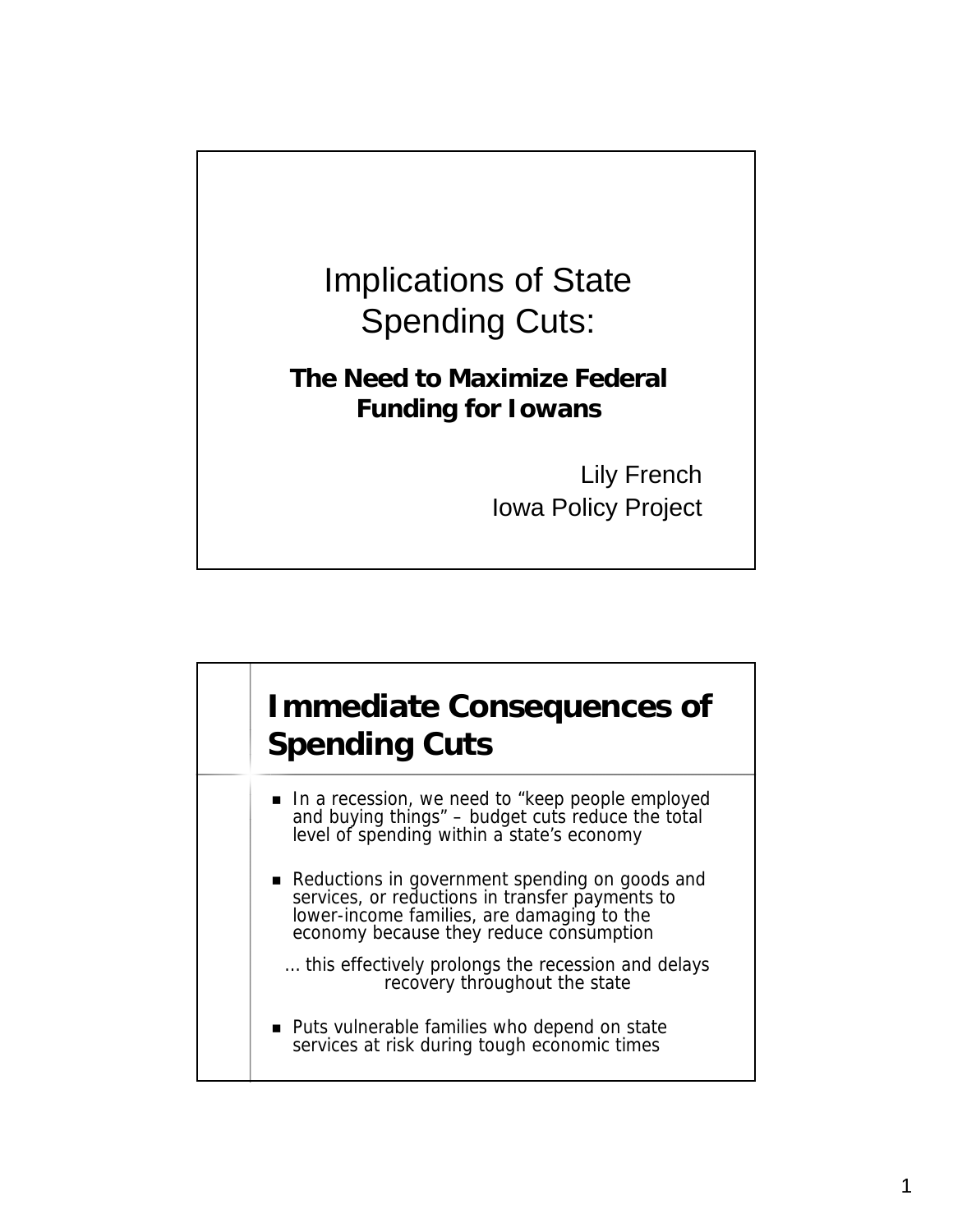

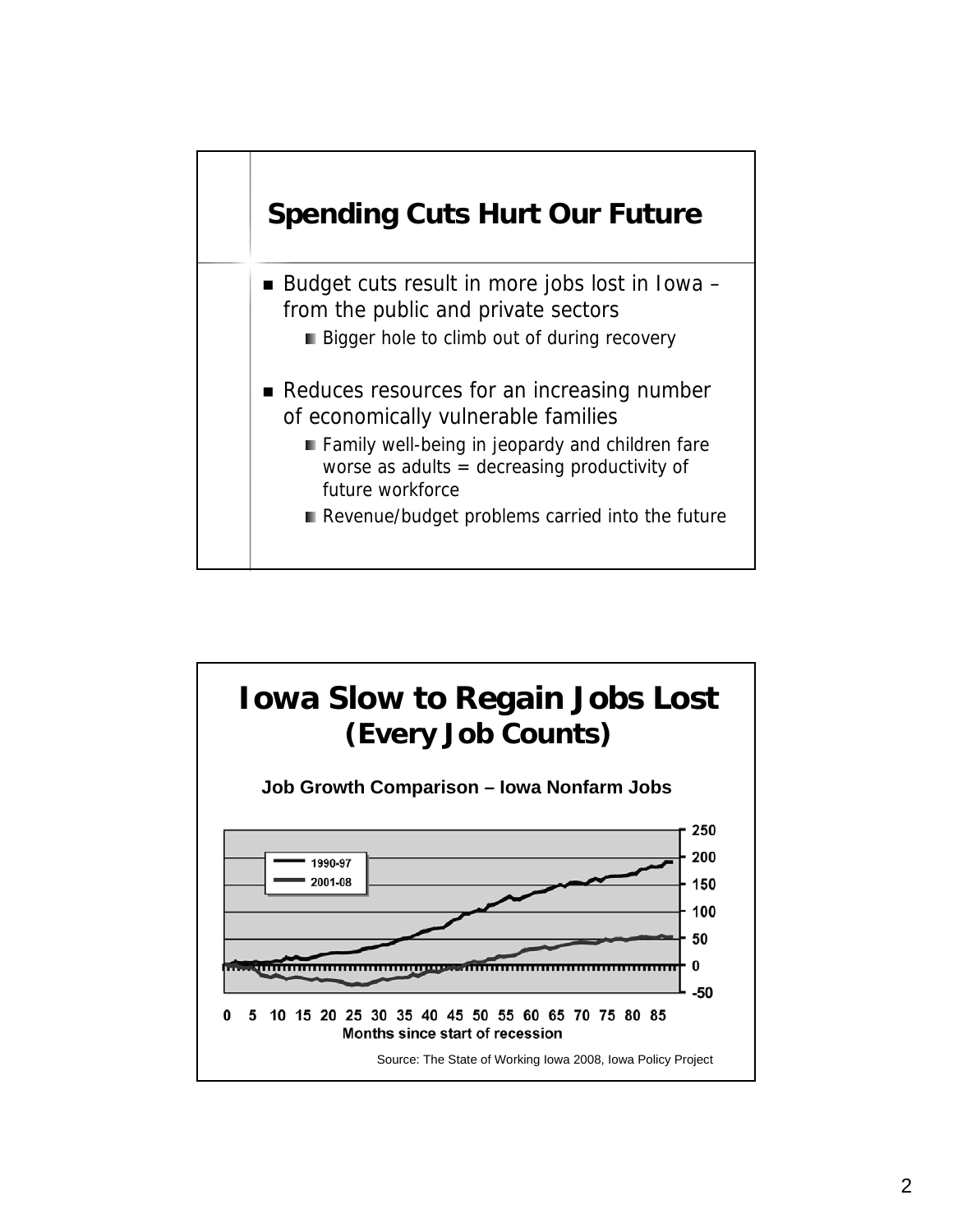

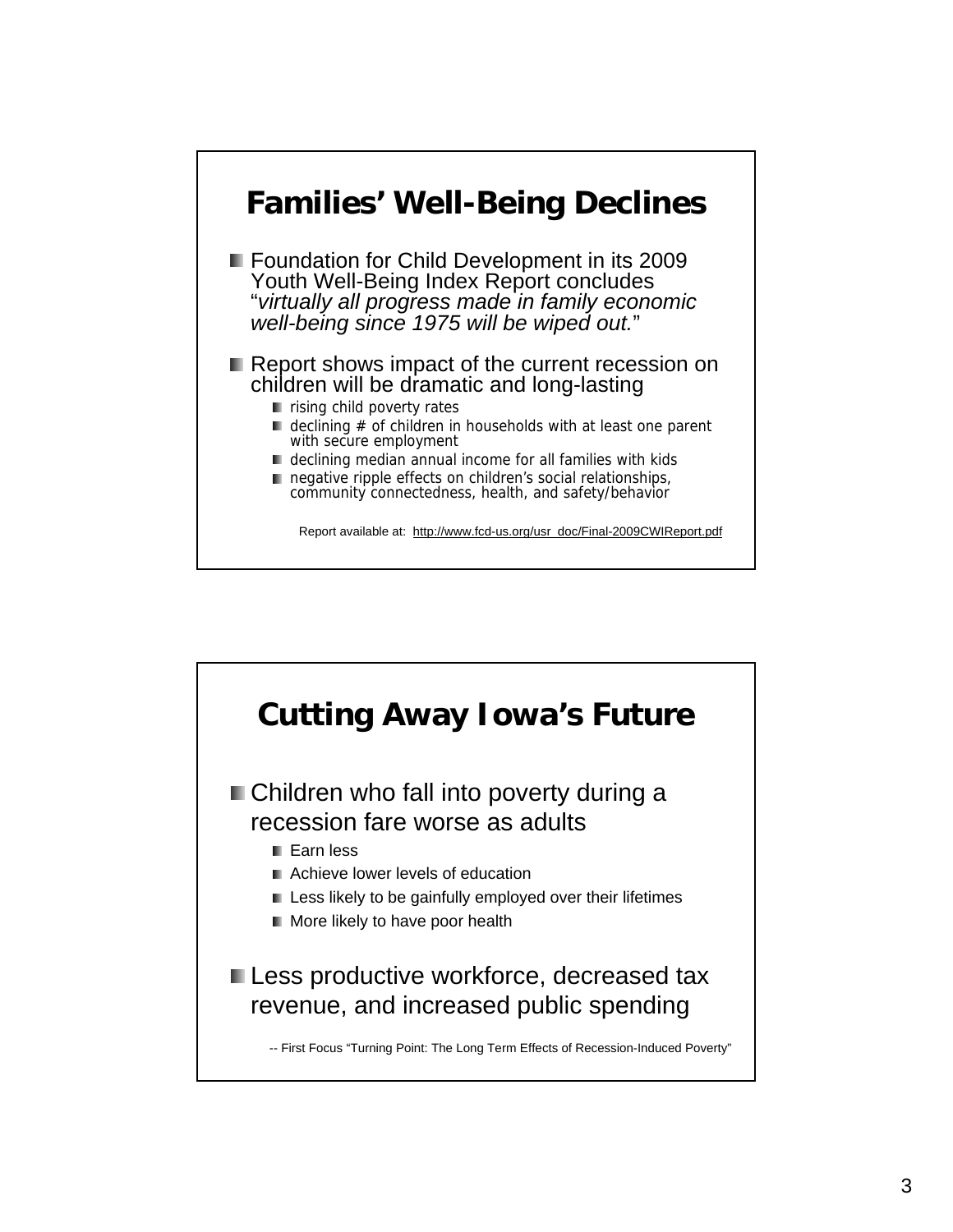## **Opportunities for Iowa**

- Expanded federal funding to help struggling families in this time of economic need:
	- Child Care Assistance
	- TANF Emergency Contingency Fund
	- Supplemental Nutrition Assistance Program

## **Increasing Child Care Assistance through ARRA**

- **Iowa was awarded \$18.1 million to** expand child care assistance
- To date, only \$2.4 million has been used for that purpose
- Remaining \$15.8 million is being held for DHS budget shortfalls in other programs
	- Violates ARRA legislation intent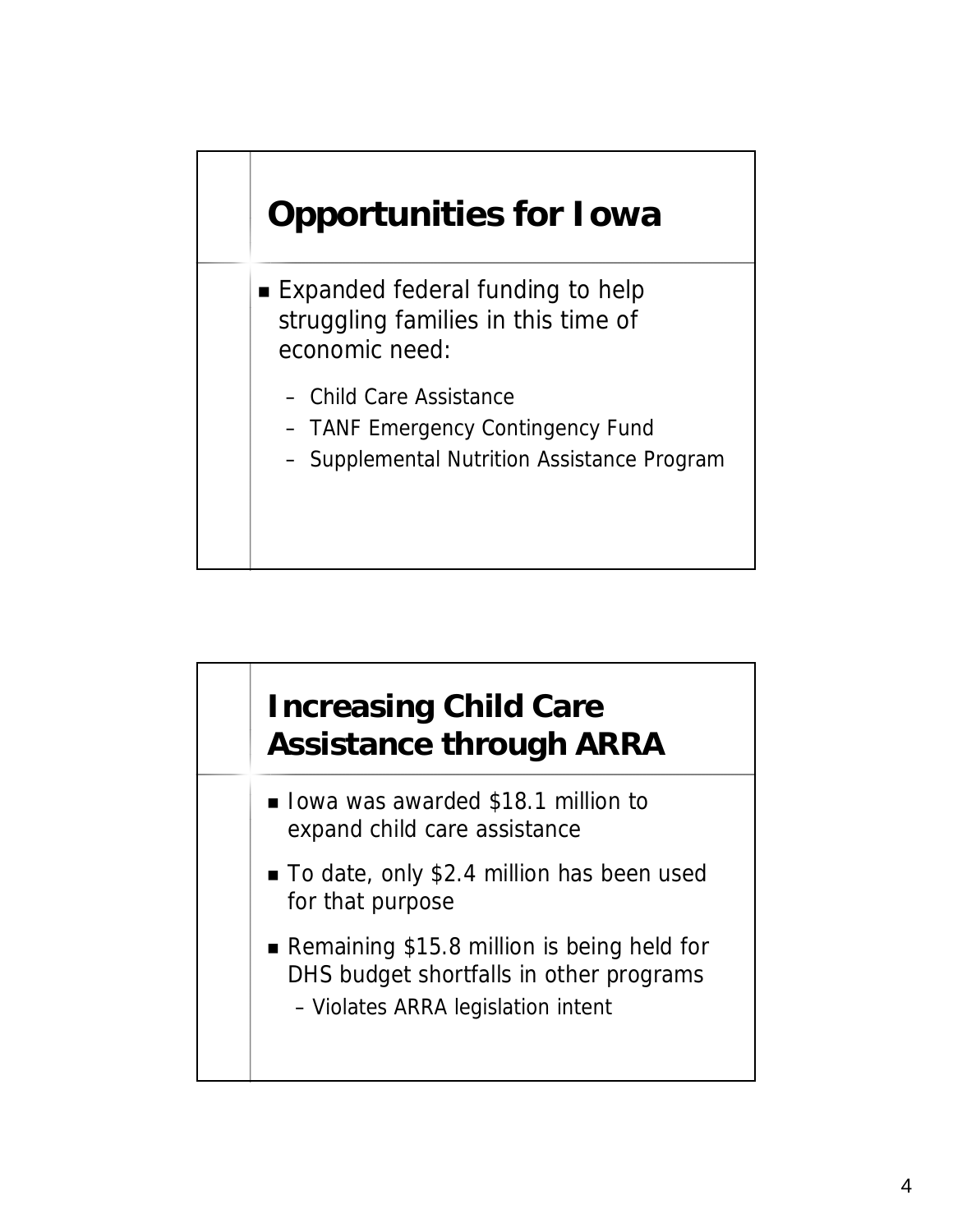

| CCA Expansion to 200%<br>possible without state cost                                                                           |                                                          |  |
|--------------------------------------------------------------------------------------------------------------------------------|----------------------------------------------------------|--|
| Use remaining CCDBG stimulus funds to expand<br>CCA eligibility to 200% and institute adjusted co-<br>payment schedule         |                                                          |  |
| Cost of 200% (with adjusted co-pays)<br>Immediate Annual Tax Revenue<br>Cost to the State                                      | \$21.6 Million<br><u>- 6.8 Million</u><br>\$14.8 Million |  |
| <b>Existing ARRA CCDBG funds</b>                                                                                               | \$15.8 Million                                           |  |
| First year of expansion would be fully covered by<br>existing ARRA funds designated for child care &<br>increased tax revenues |                                                          |  |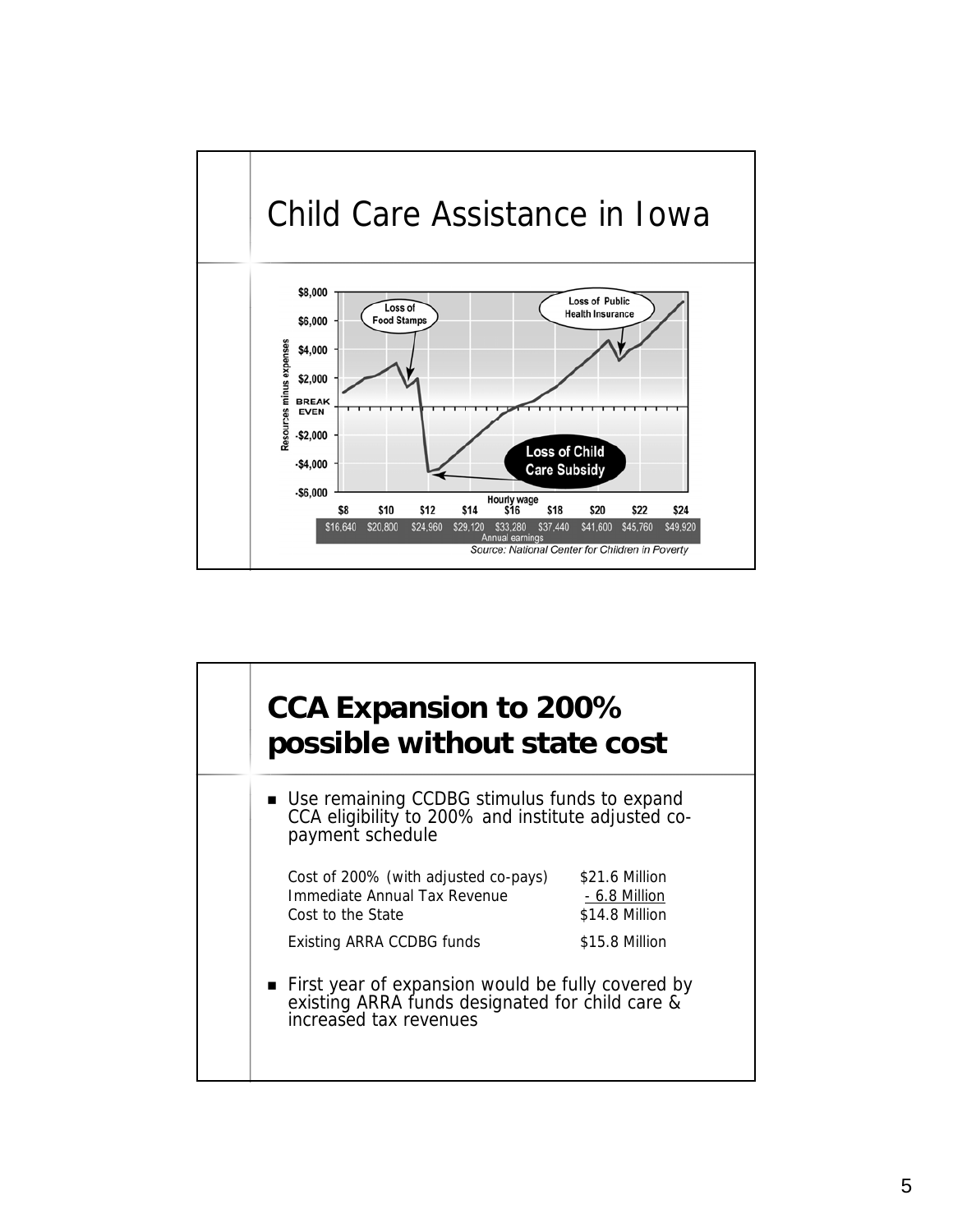

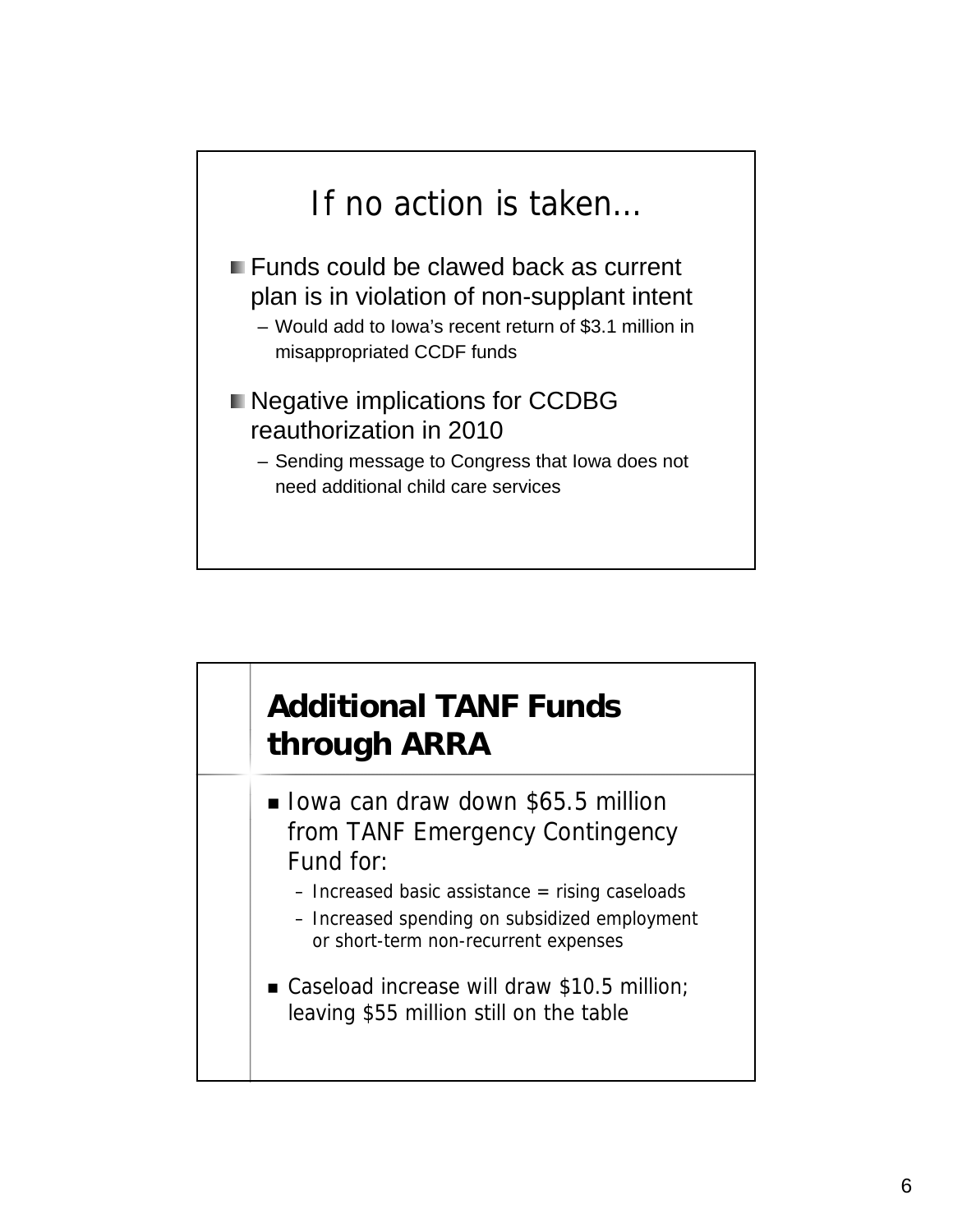## **Draw Down Options with No State Cost**

- 1) Count DHS flood recovery funds as MOE.
- 2) Partner with United Way, homeless prevention organizations, and/or food banks counting their expanded food and crisis housing services as MOE.
- 3) Partner with Iowa Community Action Agency Association to count utility company contributions.
- 4) Expand County General Assistance Programs.
- 5) Partner with private sector to offer gift certificates or vouchers to needy families at discounted rate to the state.

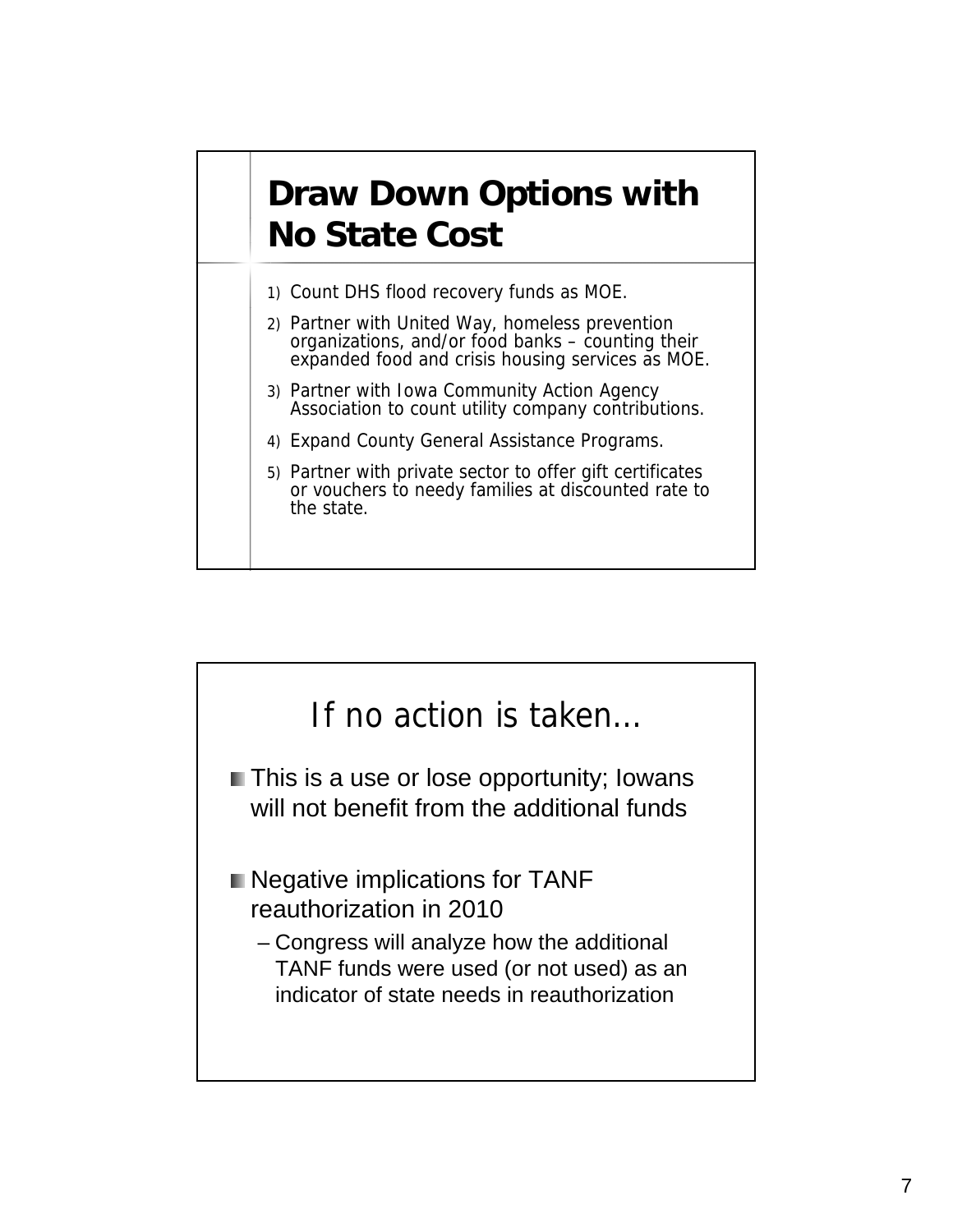

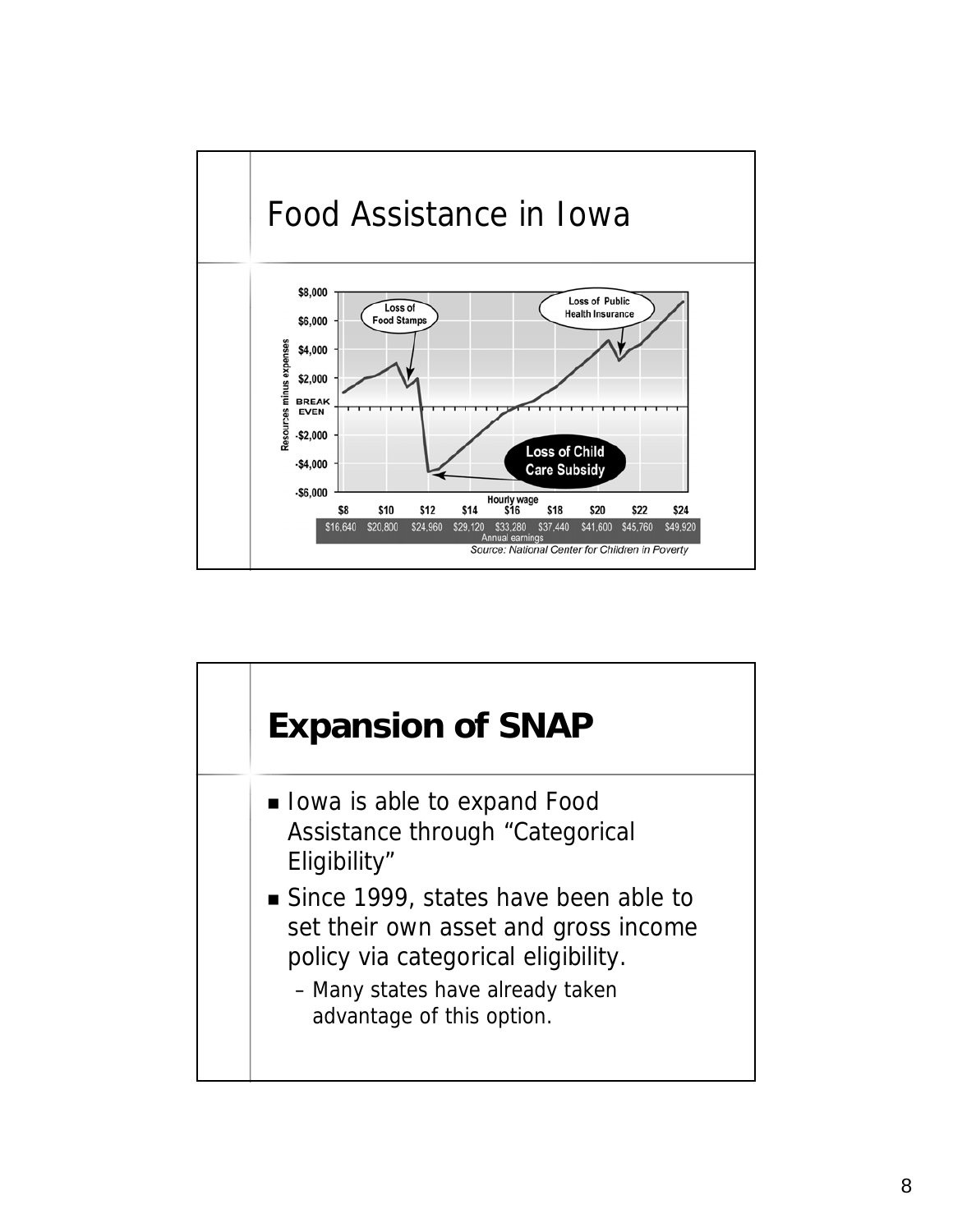

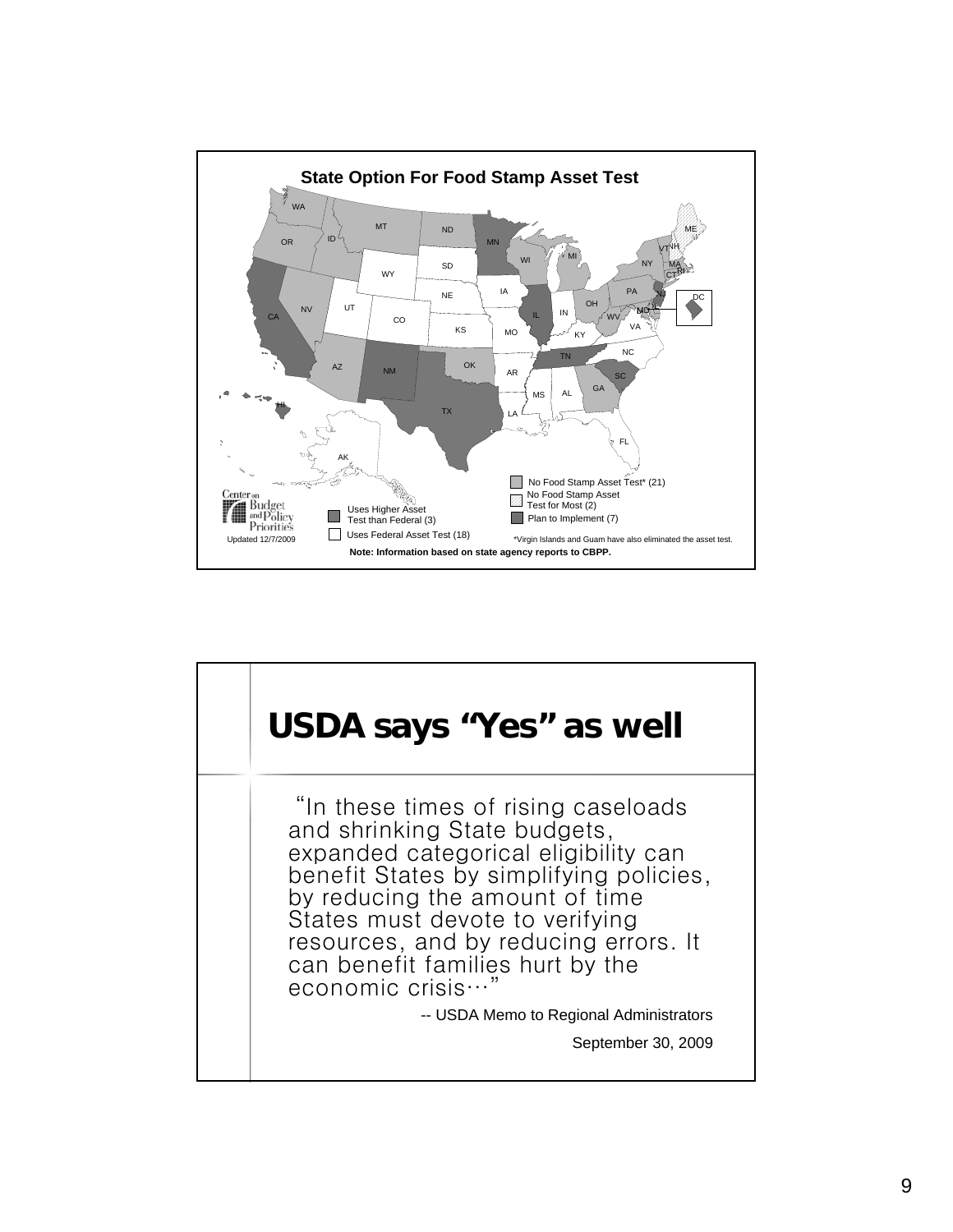